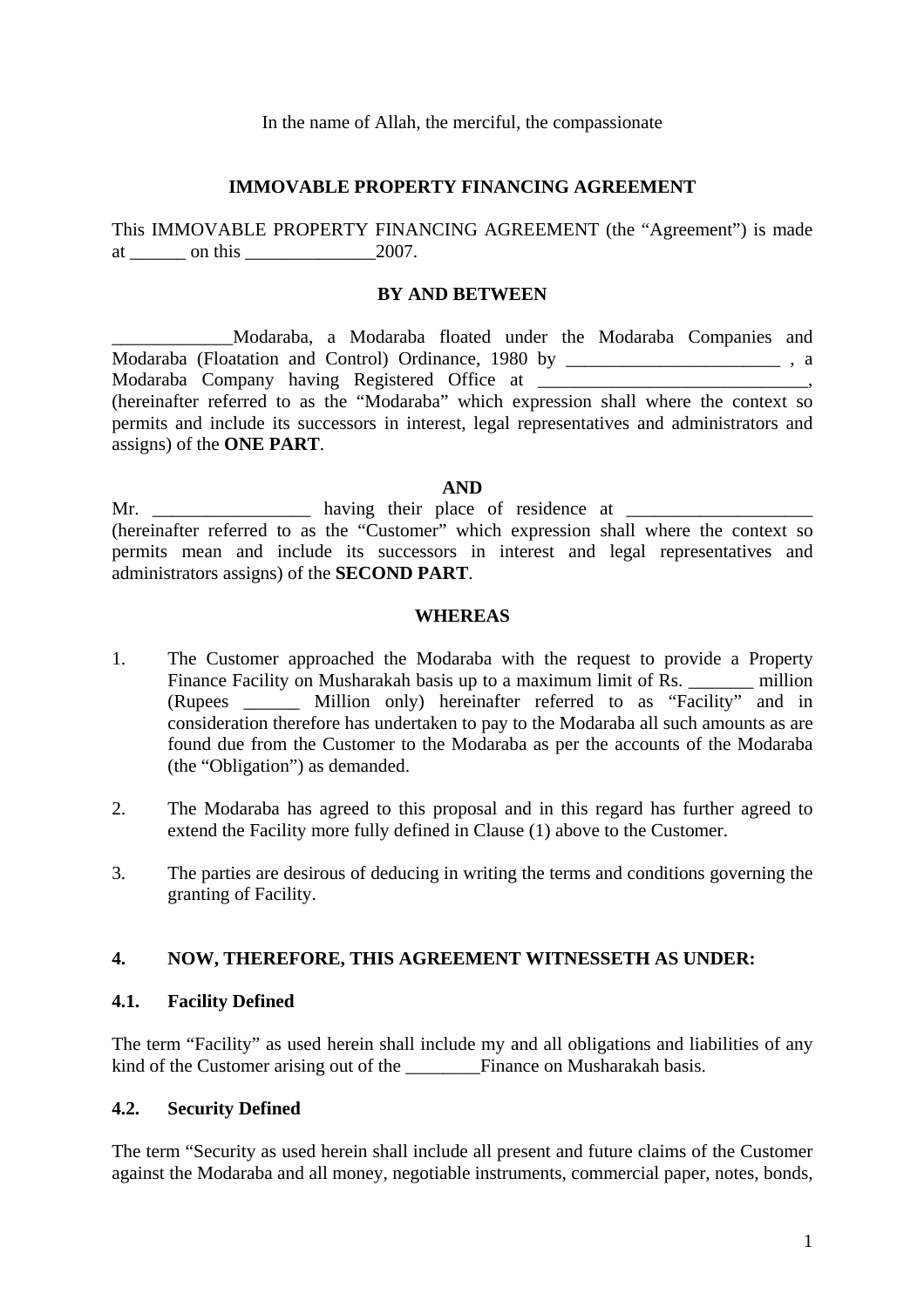shares, debentures or other securities, bill of lading, railway receipts, warehouse receipts, credits, insurance policies, chooses in action, claims, demands and any interest in any of the foregoing and any other property, rights and interests of the Customer, and evidences thereof, which have been or at any time shall be delivered to or otherwise come into possession, custody or control of or be in transit to or from or set apart for the Modaraba or another acting in its behalf, for any purpose, whether or not acceptable.

# **4.3 Mortgage/Pledge**

As security for the Facility, the Customer hereby mortgage with the Modaraba all of the Security including Bungalow situated at **the analysis of the security including Bungalow situated at** bargains, assigns to sell and transfers to the Modaraba and gives to it a general lien/charge upon, and a right or set off all rights, title and interest of the Customer in and to any of the Security particularly mentioned above, plus mortgage/pledge charge over other assets of the customer's business held or to be held by the Modaraba.

# **4.4 General Rights**

Whether or not any of the Facilities is due for payment by the Customer, the Modaraba may at its option, without notice and without thereby incurring any liability (except to account or any security or proceeds thereof actually received) and without discharging or otherwise affecting any liability of the Customer thereon or in connection therewith:

- a) Exercise any or all powers with respect to any Security with the same force and effect as an absolute owner thereof which includes but not limited to sell off all the security;
- b) Transfer any Security to the name of the Modaraba or any nominee of the Modaraba;
- c) Exercise all voting powers (if any)
- d) Remove any security from any state or country to any other state or country;
- e) Pledge any obligations issued or guaranteed by any Federal, Provincial, Municipal or Local Government or Authority in Pakistan in the Security, either alone or mingled with other collateral, to the State Modaraba of Pakistan or any other Authority in Pakistan to receive deposits or other obligations of the Modaraba, whether or not in excess of the Facility provided to the Customer by the Modaraba.
- f) Demand and receive all payments and distributions on any security (including principal, premium, profit, return, dividends or other income, share dividends or bonus shares and rights to subscribe).
- g) In its name or in the name of any one for whom it has acted or shall act as agent or in the name of the Customer, demand, sue for, collect and receive any money, securities or other property at any time due, payable or receivable on account of or in exchange for any security or make any compromise or settlement deemed by the Modaraba to be desirable with respect thereto;
- h) Apply the net cash proceedings of any security towards adjustment of any part of the Facility;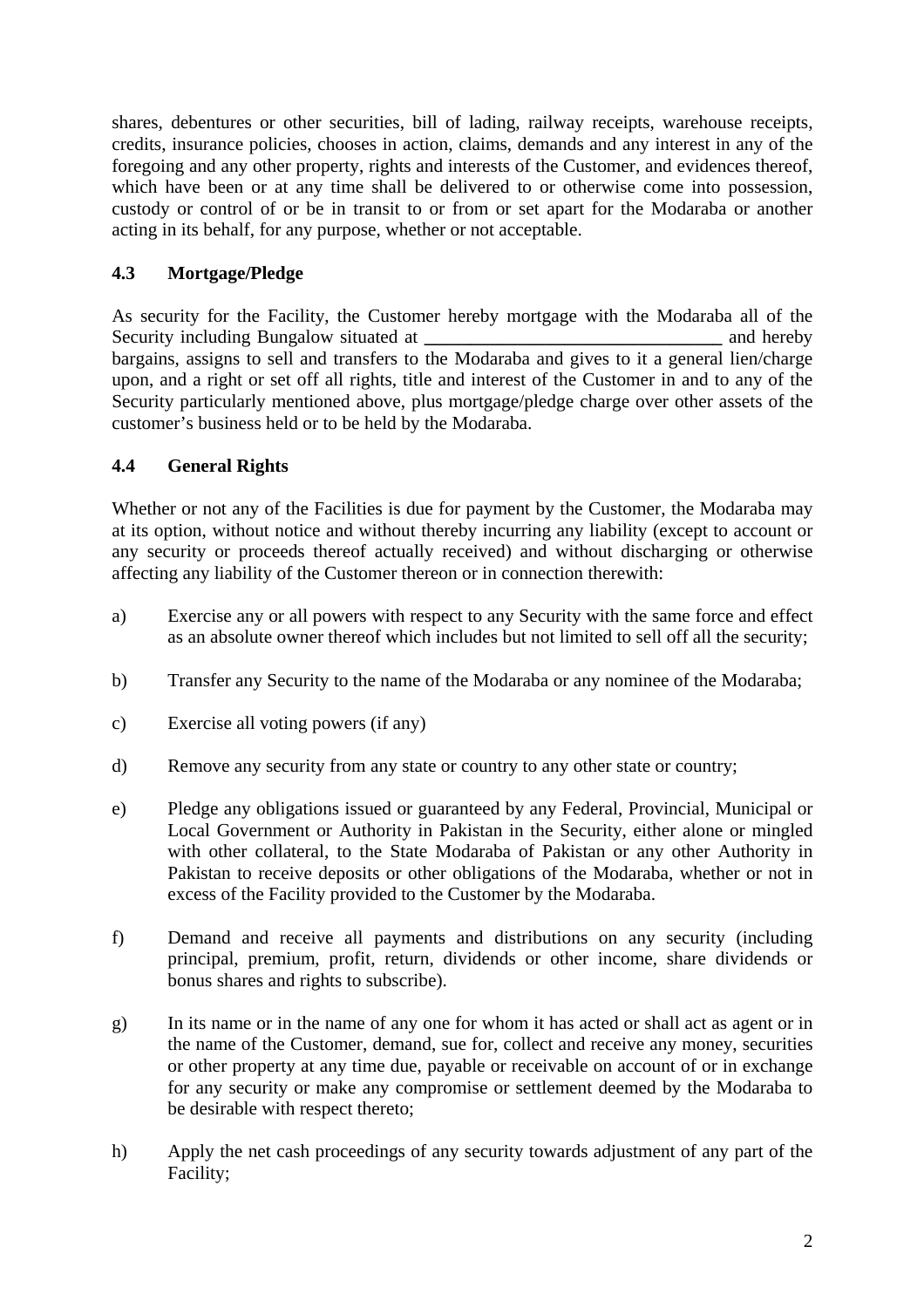i) Surrender or release any security to the customer, or exchange any security for another security provided by the customer.

# **5. The Modaraba's Obligation as to security**

The Modaraba shall be under no duty to send notices, perform services or take any action of any kind in connection with the management of the security. The Modaraba shall have no responsibility or liabilities for the form, sufficiency, accuracy, genuineness or legal effect of nay security or any instrument in any way relating thereto, or any signature thereon, or any instrument representing or purporting to represent property of goods, or for the performance of any obligation of carriage, storage, insurance or otherwise, or for the consequences of any error, interruption, delay, mutilation or loss in transit of cables, telegrams, letters or other document or errors in translation or interpretation or for obligations imposed by laws, customs or regulations of any state or country, or for the acts or decisions of public causes beyond the control of the Modaraba or for the act or failure to act for any of the Modaraba correspondents.

## **6. Insurance**

The Customer hereby agrees to obtain insurance coverage from a reputable insurance company offering protection under the Islamic concept of Takaful. Until the Islamic concept of Takaful is available, the Musharakah property shall be insured with a reputable insurance company against all relevant insurable risks such as loss, damage or destruction of the Musharakah property. Such insurance shall be in the name of the Modaraba as the loss payee thereof and shall remain valid and effective for the entire term. However it is agreed that in the event of a claim being lodged under the insurance policy, the proceeds thereof shall be shared between the Modaraba and the Customer in accordance their respective shares in the Musharakah. All costs and expenses incurred in respect of such insurance of the Musharakah property shall be shared by the Modaraba and the Customer in proportion to their respective shares in the Musharakah.

## **7. Additional Security**

The Customer will, upon demand of the Modaraba, at any time or from time to time, furnish such further security or make such payment on account as will be satisfactory to the Modaraba.

## **8. Acceleration of Maturity**

In the event:

- a) The Customer shall fail to furnish further security or make payment as required by clause (7) above;
- b) Any sum payable by the Customer shall not be paid when due; or
- c) The Customer shall fail to perform any agreement herein contained; or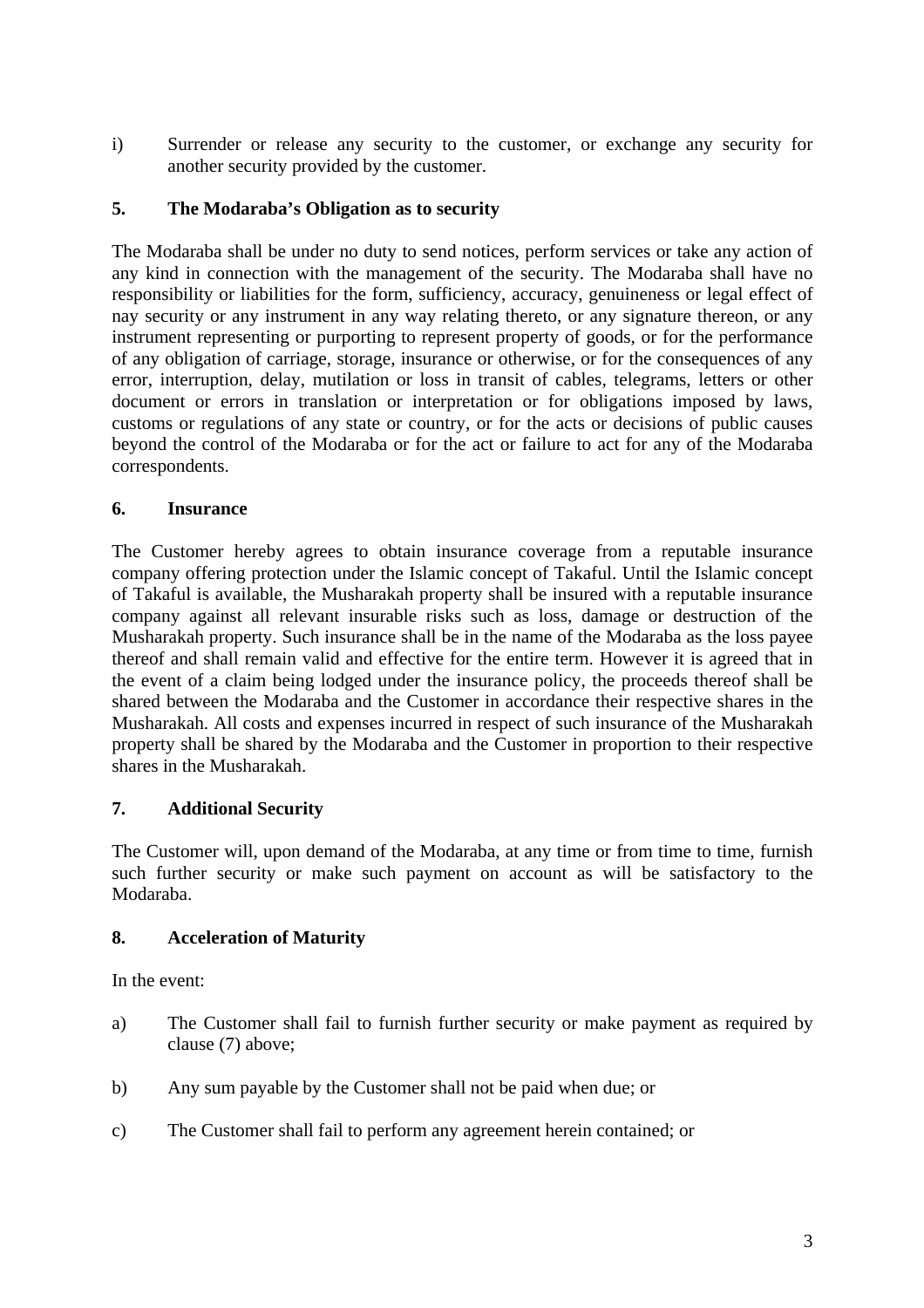- d) The premium upon any policy of insurance constituting a part of the security shall not be paid when due, or such premium shall be paid by the operation of a provision in any such policy for automatic facility by the insurer for payment of premium, with or without the consent of the Modaraba; or
- e) The Customer shall (i) die, (ii) become insolvent (however evidenced), (iii) commit any act of insolvency, (iv) default in any payment on any indebtedness or in the performance of any instrument relating to any indebtedness, (v) make a general assignment for the benefit or creditors, (vi) suspend the transaction of the Customer's usual business, (vii) be expelled from or suspended by any exchange or trade association, (viii) admit in writing the inability of the Customer to pay the Customer's debts generally as they become due; or
- f) Any warrant, order of attachment, tax, lien or levy, distrait or garnishment be issued against any of the property of the Customer, or any receiver, Court or Governmental Authority takes possession or control of any substantial part of such property or control over the affairs and obligation of the Customers.

# **9. Realization on Security**

Upon non-payment of any amount when due or becoming due, the Modaraba may, without demand of payment or notice of intention, (which are hereby expressly waived) force, collect and realize upon any security by sale, assignment, set off, application and otherwise. Any such sale, assignment or other realization may be at any time and place, public or private, with or without advertisement or notice of the time or place or otherwise (all of which are hereby expressly waived), in one or more sales or parcels at such price or prices as the Modaraba may deem best, for cash or on credit or for future delivery, without assumption of any credit risk the Modaraba may be purchaser at any such sale and each purchaser of security so sold (including the Modaraba shall hold the same absolutely free from any claim or right of nay kind or equity of redemption of the Customer, which are hereby expressly waived) and released.

## **10. Expenses**

The Customer will pay all expenses including legal fees of every kind of or incidental to the enforcement of any of the provision hereof or of any actual or attempted sale, or of any exchange, enforcement, collection compromise or settlement of any of the security, and of the receipt of the proceeds thereof, and for the care for the security (including insurance) and any such expenses incurred by the Modaraba shall be in addition to he purchase price or any other amount due and will be billed on the basis of actual expenses incurred.

# **11. Liability for unpaid Balance: Return of Security**

Notwithstanding the realization by the Modaraba upon the entire security or the retention by the Modaraba of any security regardless of its value, the customer shall remain liable for the unpaid balance of all purchase price and other amounts. After the purchase price or other amounts due and expenses under clause 10 have been paid in full, any security remaining and nay remaining proceeds of any security shall be returned to the customer.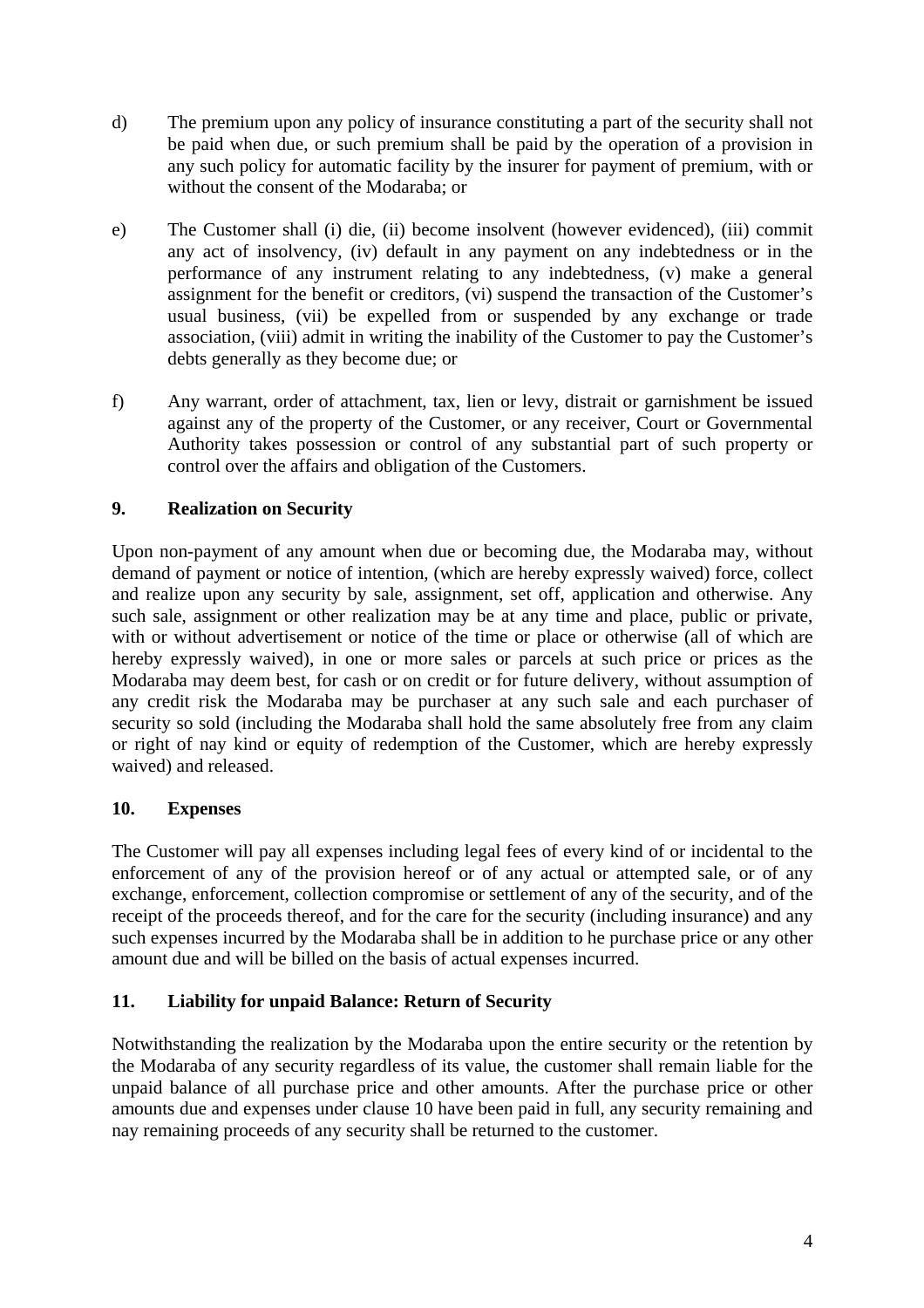# **12. Rights cumulative: No Waiver**

The rights and remedies herein expressly specified are cumulative and not exclusive of any right which Modaraba would otherwise have, but it is not intended that nay right or remedy by exercised in any jurisdiction in which such exercise would be specifically prohibited by law. No delay by Modaraba in exercising any right or remedy hereunder shall operate as a waiver thereof nor shall any single or partial exercise thereof preclude any further exercise thereof or the exercise of any other right. the Modaraba shall not be liable for exercising or failing to exercise any power or right.

# **14. Waiver of presentment**

The Customer hereby waives presentment (except for acceptance when necessary), protest, notice of protest and notice of dishonor of any and all instruments included in the facility or the security, whether upon inception, maturity, acceleration of maturity or otherwise and any or all other notices and demands whatsoever, whether or not relating to such instruments.

## **14. Amendments**

This Agreement shall not be amended, modified or limited except by a written agreement expressly setting forth the amendment, modification or limitation and signed by the party against which such amendment, modification or limitation is to be effective. This Agreement shall prevail notwithstanding any inconsistent provisions of any other agreement heretofore or hereafter executed.

## **15. Payments**

Unless otherwise agreed, the amounts owing by the Customer to the Modaraba shall be repayable upon demand at that branch of the Modaraba through which the facility was made available to the Customer.

## **16. Notice: Service of Process**

Demand for additional security and any other demands or notices to the Customer made by telephone or in writing left at or telegraphed, telexed, fixed or mailed to the address indicated below, or to such other address as the Customer may furnish in writing, shall be as effective is if delivered in person. The Customer consents to the commencement of any action and the service of any process.

# **17. Parties**

If more than one person signs this Agreement, they shall be jointly and severally liable hereunder, the term "Customer" shall refer to all such persons collectively and the provisions hereof regarding the facility or security shall apply to any facility or any security of any or all of such persons, but the Modaraba shall be authorized to deal hereunder with any one or more of such persons. This Agreement shall be binding upon the heirs, executors, administrators, successor, or assigns of each Customer.

## **18. Continuing Agreement**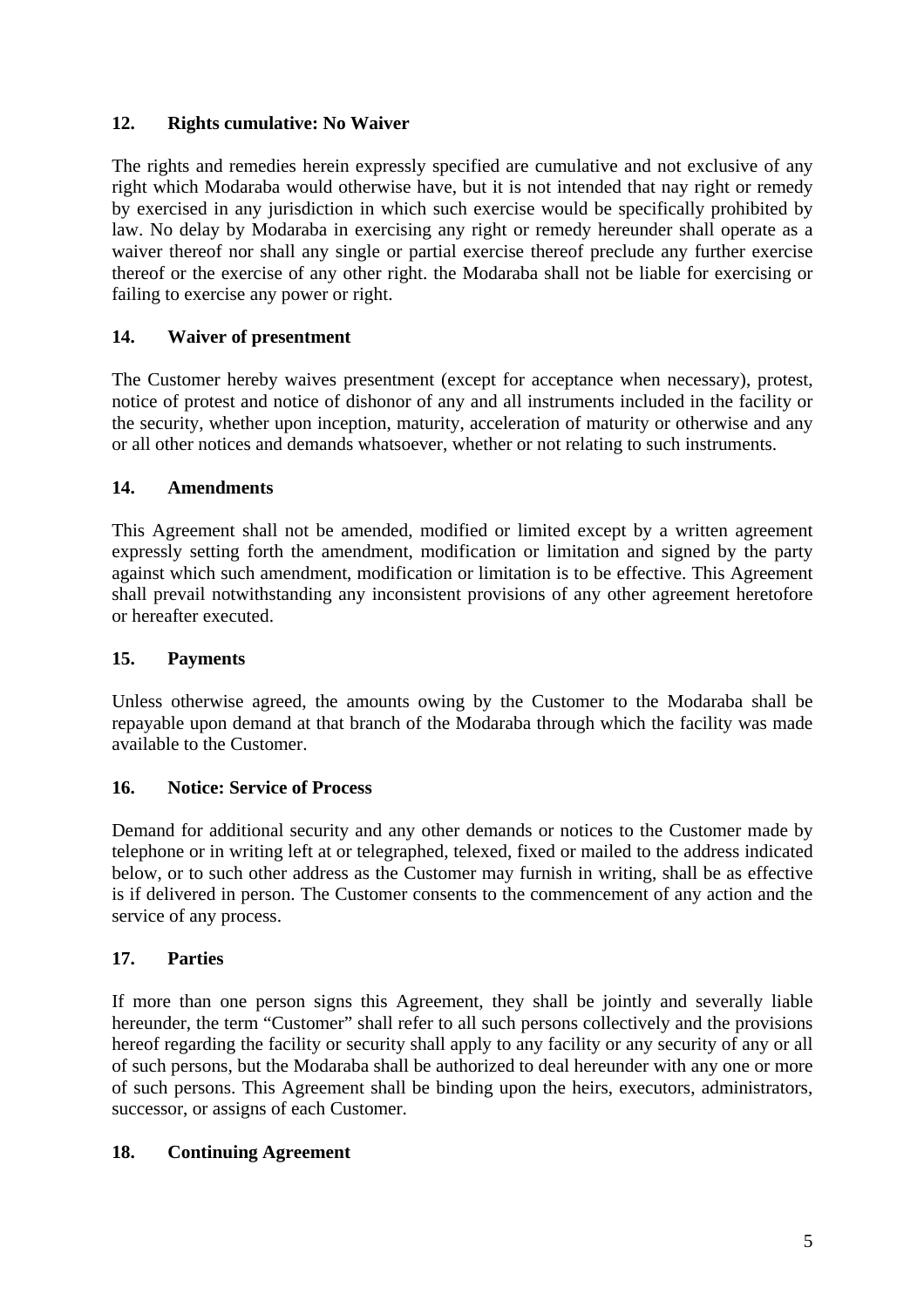This Agreement shall apply to all existing and future transactions, whether or not of the character contemplated at the date hereof and if all transactions between the Modaraba and the Customer shall at any time or times closed; this Agreement shall be applicable to any new transactions thereafter. The acceptance of this Agreement shall not be deemed a commitment by the Modaraba to provide any facility in future.

## **19. Interpretation**

The section headings herein are inserted solely for convenience and are not to be construed as limitations upon the text. This Agreement is to be construed according to the laws of Pakistan. In this Agreement, while making reference to the Customer, singular will include plural and masculine will include feminine.

## **IN WITNESS WHEREOF, THIS AGREEMENT HAS BEEN SIGNED BY THE PARTIES ON THE DATE AND PLACE FIRST ABOVE-MENTIONED.**

For  $\Box$ 

Attorney

\_\_\_\_\_\_\_\_\_\_\_\_\_\_\_\_\_\_\_\_\_\_\_

\_\_\_\_\_\_\_\_\_\_\_\_\_\_\_\_\_\_\_\_\_\_\_ For & on behalf of Customer

### **WITNESSES:**

1.  $\qquad \qquad$  2.

Name \_\_\_\_\_\_\_\_\_\_\_\_\_\_\_\_\_\_\_\_\_\_\_\_\_\_\_ Name \_\_\_\_\_\_\_\_\_\_\_\_\_ \_\_\_\_\_\_\_\_\_\_\_\_\_ NIC No. NIC No.

Address Address